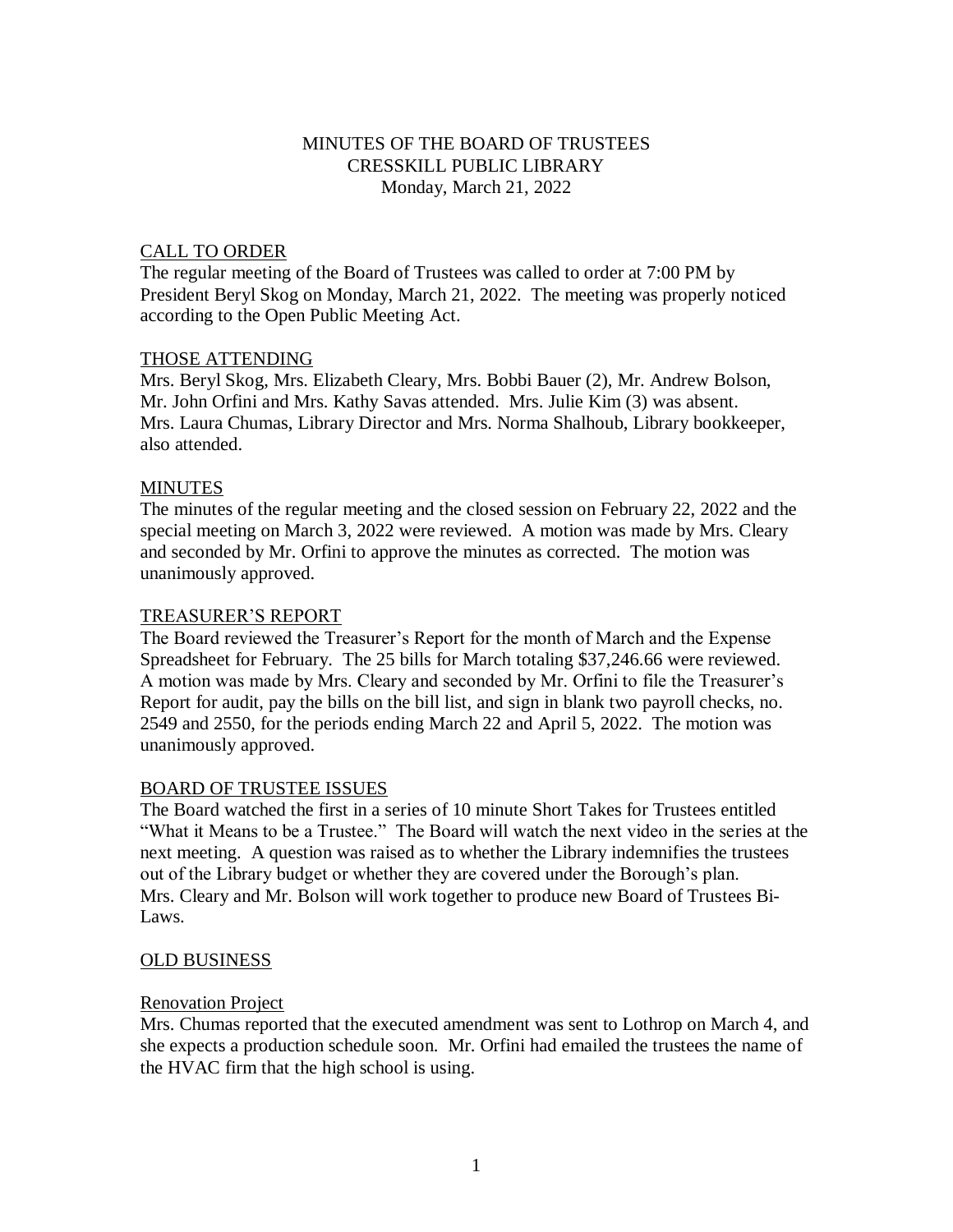# Friends of the Library

Three new members joined the most recent Friends of the Library meeting. Museum passes are now available for the Museum of Natural History and Storm King Art Center. The Friends approved a \$100 donation to St. Therese Church in memory of Genna Lucibello.

# 3-D Printer

Mrs. Chumas reported that a new 3-D printer would cost between \$3,000 and \$5,000. The cost of the filament is \$40 per reel and usually lasts for years. It was decided that the new charge for use of the 3-D printer would be \$1 for small projects that do not require a base and \$5 for those that need a base plus 20 cents per gram of filament used.

# Library Security

Officer John Birnie looked at the Library premises for ideas for the active shooter training for the staff. The Board agreed that security for the staff and patrons should be taken into consideration during the renovation.

# School Update

Mr. Orfini reported that at the Cresskill High/Middle School the ducts, asbestos floors and the HVAC are being worked on. The students have classes in person Tuesday through Thursday at Chodae Community Church and virtual Monday and Friday. Artwork from the Advanced Art class is hanging in the Library's entrance foyer.

# DIRECTOR'S REPORT

Mrs. Chumas presented her Library Director's Report for the month of March to the Board. Some of the issues in her report were previously discussed during the meeting.

# Library Attendance

Attendance and circulation of materials were down in February, probably due to one early closing, one late opening and one day closed.

# Facilities

The generator is only tested annually and required a new battery at a cost of \$376.

# Personnel

On March 7 masks became optional for staff and patrons. The staff indicated they would like to keep up the plexiglass at the circulation desk.

#### Children and Adult Programs

Reports were prepared by Ms. Rebecca Morel, Youth Services Librarian, on Youth Services, Ms. Gina Scalise, Adult Services Librarian, on Adult Programs and Mrs. Kiwon Kim, Korean Librarian, on the Korean Book Club. Their full reports can be found in the Library Director's Report.